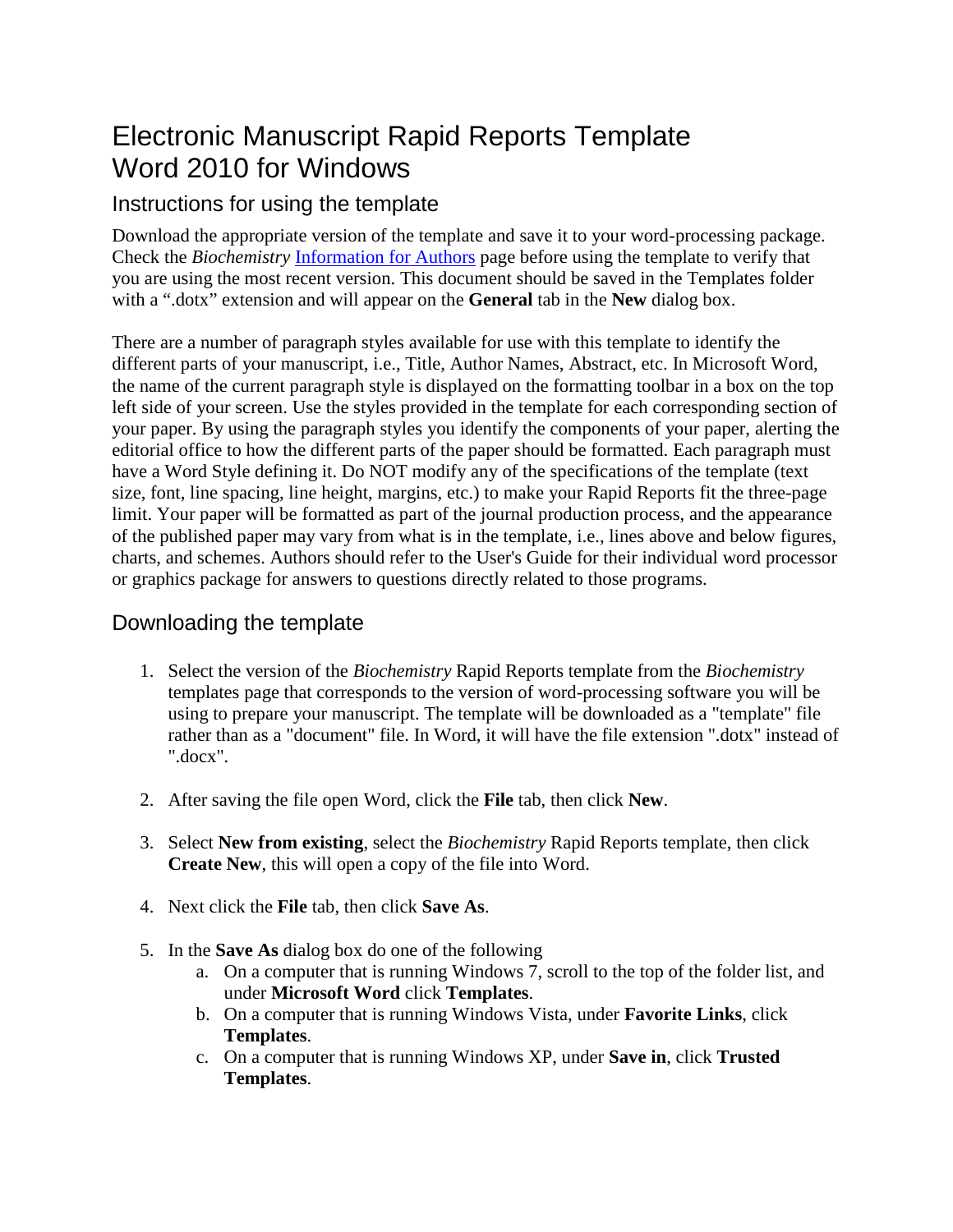6. Give the *Biochemistry* Rapid Reports template a file name, select **Word Template** in the **Save as type** list and then click **Save** and close the template.

This document is now saved in the Templates folder with a ".dotx" extension and will appear on the **File** tab in the **New** dialog box under **My Templates**.

#### Working with the template

There are several ways to use this template to generate your final manuscript to be submitted for publication: (a) Use the template to create a manuscript, (B) copy and paste the working document into the template, and (C) attach the template to a working document. Detailed instructions are given below for each of these methods as well as general instructions for all methods. Be sure to always check the *Biochemistry* Information for Authors page to ensure that you are using the most recent version of the template.

#### A. Using the template to create a manuscript

- 1. Create a document from the template by choosing **File**, **New.** You should see the *Biochemistry* Rapid Reports template file available for use in the **My Templates** category. *NOTE: If it does not appear, open the file from the location where you saved it and resave it as a Document Template using the same file name. This should make it so that it does appear on the My Templates* tab *in the New* dialog box.
- 2. Select the *Biochemistry* Rapid Reports Template and make sure the option **Create New: Document** (not **Template**) is selected. Click **OK**. You will see a file containing sample text sections with tips for using the template and guidelines for what each section contains. This text is formatted with the paragraph style appropriate for the section. In addition, a popup Styles toolbar should appear on your screen listing the Word Styles available. This toolbar can be closed and reopened for later use when needed (**Alt+Ctrl+Shift+S**). When you use the template to create a document, the new document will be a copy of the template containing the information you input and the original template file will remain unchanged.
- 3. Select (highlight) the text of the template that you want to replace and begin typing your manuscript (i.e., select the Title section for typing in your title), ensuring that you have selected text from the appropriate section (i.e., the Author Names section for typing in your author names).

### B. Copying and pasting a document into the template

If you have prepared your document in a file not using the template, you can copy text from the working document and paste it into the template file.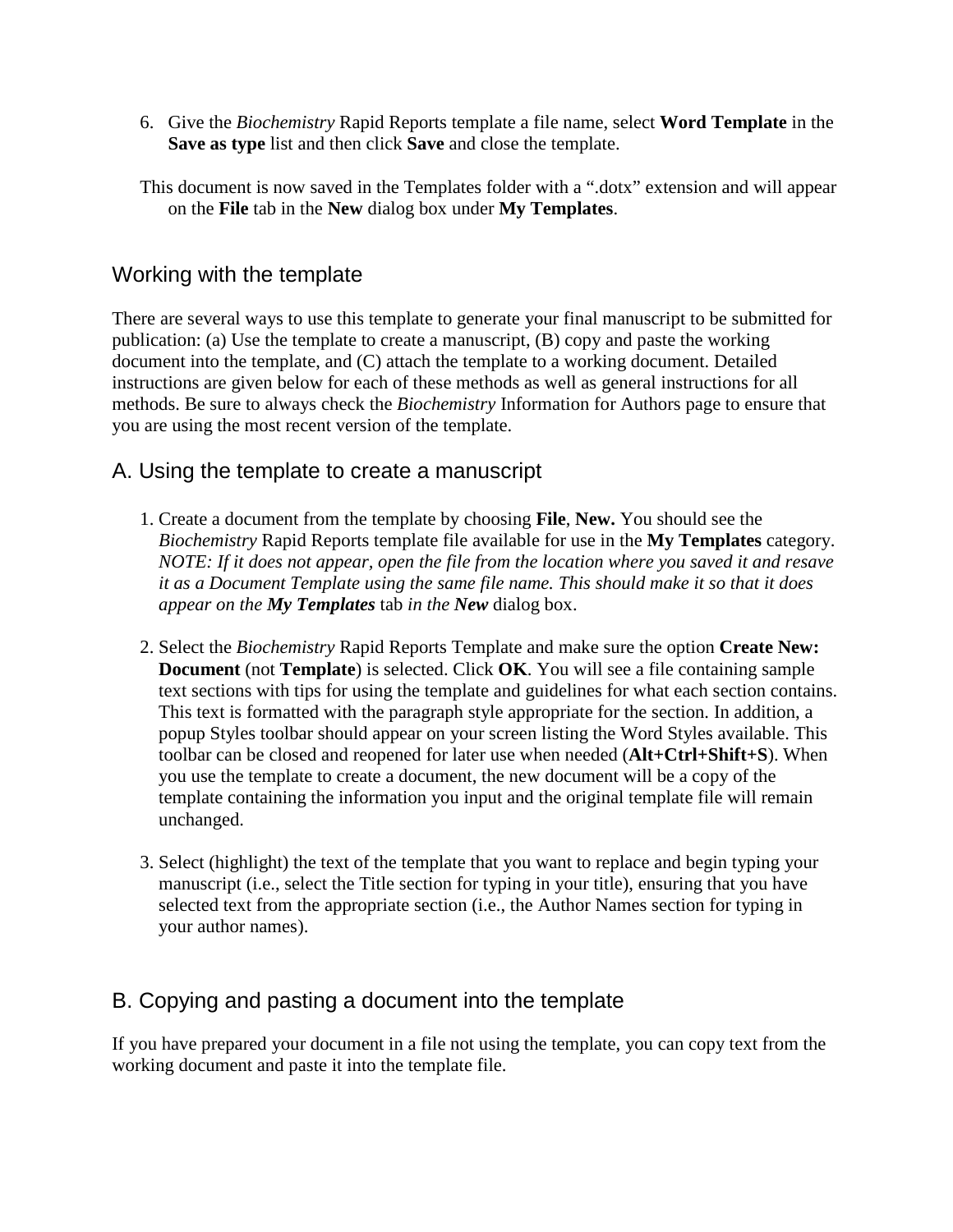- 1. Create a document from the template by choosing **File**, **New**. You should see the *Biochemistry* Rapid Reports template file available for use in the **My Templates** category*. NOTE: If it does not appear, open the file from the location where you saved it and resave it as a Document Template using the same file name. This should make it so that it does appear on the My Templates* tab *in the New* dialog box*.*
- 2. Select the *Biochemistry* Rapid Reports Template and make sure the option **Create New: Document** (not **Template**) is selected. Click **OK**. You will see a file containing sample text sections with tips for using the template and guidelines for what each section contains. This text is formatted with the paragraph style appropriate for the section. In addition, a popup Styles toolbar should appear on your screen listing the Word Styles available. This toolbar can be closed and reopened for later use when needed (**Alt+Ctrl+Shift+S**). When you use the template to create a document, the new document will be a copy of the template containing the information you input and the original template file will remain unchanged.
- 3. Open your existing manuscript file.
- 4. Copy and paste text from the working document into the appropriate sections of the template. It is easiest to copy the entire document and then assign a Word Style to each paragraph after pasting. *NOTE: if you choose to copy and paste sections from your original document rather than the entire document, be sure to include just the text (not the paragraph symbol) and paste it into the template. If the paragraph symbol is copied, the style of your original document overrides the template style. To change the style back to the template style, click anywhere in the pasted-in text and select the proper Word Style from the Word Styles list*.

If copying the entire document and then assigning a Word Style to each paragraph after pasting, you will need to change the page setup in the main text section of the paper. After the author address, change the page format for the rest of the manuscript to two-column text. Place the cursor at the beginning of the first paragraph of the main text section of the paper. Insert a continuous section break (**Page Layout**, **Breaks**, select C**ontinuous** from Breaks drop-down). Click on the **Columns** drop-down from the Page Setup section in Page Layout and select **More Columns.** Make the following changes in this window: **Number of Columns** 2, **Width** 3.33", **Spacing** 0.33". Click **OK.** Assign the appropriate Word Style to the remainder of the paper.

#### C. Attaching the template to a document

If you have prepared your document in a file not using the template, you can attach the template to your working document and apply the Word Style tags. If attaching the template to your document, you will need to print a copy of the template first so that you can identify which Word Style should be applied to the different sections of your manuscript (**File, New,** and select the *Biochemistry* Rapid Reports template).

- 1. Open your manuscript file.
- 2. Select **File** on the toolbar and then **Options**. *NOTE: There are several ways to import templates/styles into working documents within Word. See the "templates" section of Microsoft Word Help for further instructions*.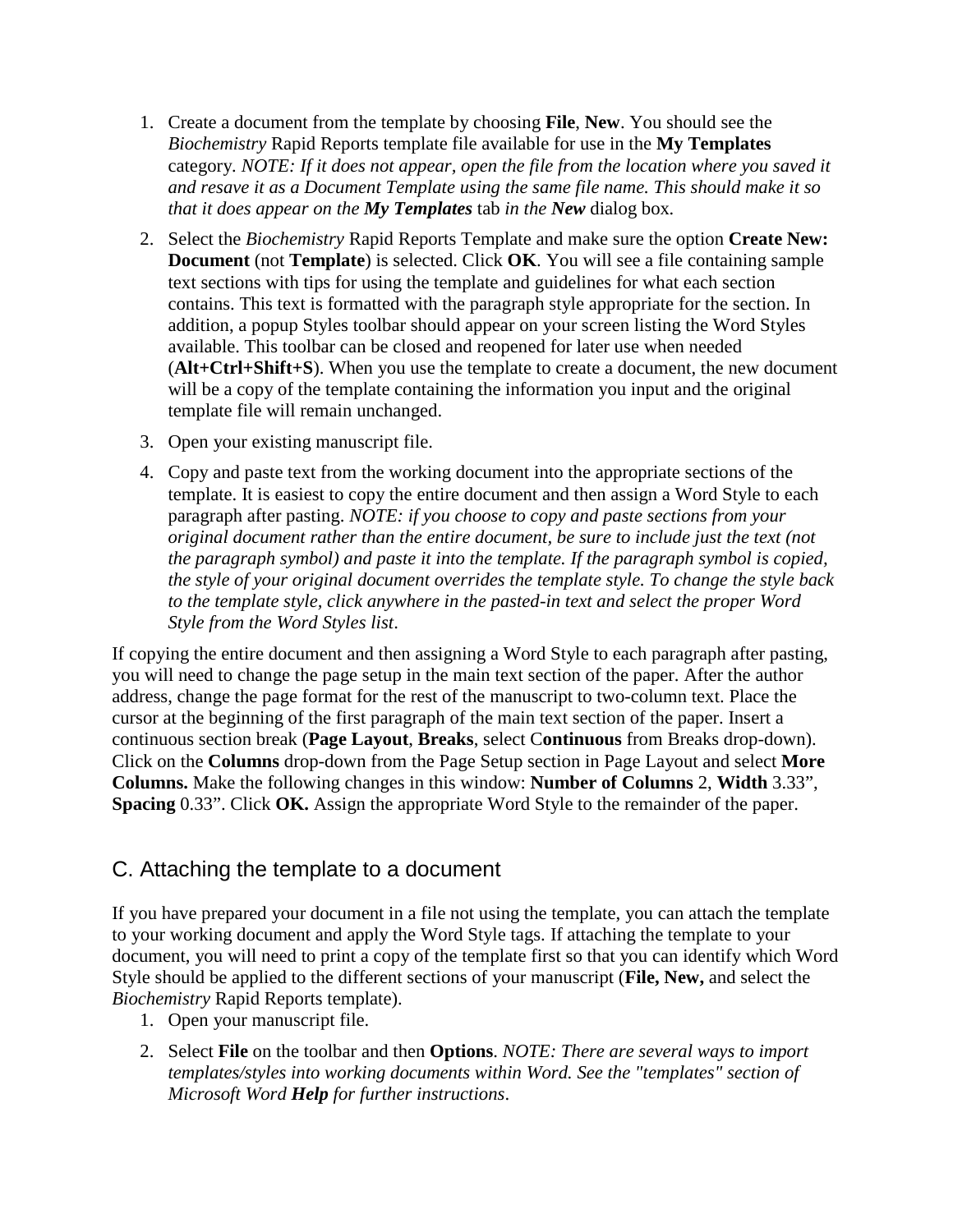- 3. Choose **Add-Ins** in the Word Options dialog box.
- 4. Select **Templates** from the **Manage** drop-down list, then click **Go**.
- 5. Click the **Add** button and choose the appropriate ACS template, then select **Ok**.
- 6. Select **Ok** again. This will return you to the working document.
- 7. A popup Styles toolbar has been generated that will display the different Word Styles for easier use. If you do not see this toolbar, do (**Alt+Ctrl+Shift+S**), and it should appear. You can close this at any time and reopen it when needed.
- 8. Change the page layout. Under **Page Layout,** select the **Margins** drop down list. Select **Custom Margins** tab, type in the following dimensions to ensure your manuscript is the proper size: Top 0.5", Bottom 0.66", Left 0.76", Right 0.76", Gutter 0". On the **Paper Size** drop-down select **More Paper Sizes**, in Paper tab set size Letter, Width 8.5", Height 11", then on the **Layout** tab set the Header 0", and Footer 0".
- 9. Place the cursor in the title section of your document. Using the Word Style menu on the formatting toolbar, select Word Style "BA\_Title". This will apply the Word Style to the title. Do this for the author names and addresses using the appropriate style.
- 10. Change the page format for the rest of the manuscript to two-column text. Place the cursor at the beginning of the first paragraph of the main text section of the paper. Insert a continuous section break (**Page Layout**, **Breaks**, select C**ontinuous** from Breaks dropdown). Click on the **Columns** drop-down from the Page Setup section in Page Layout and select **More Columns.** Make the following changes in this window: **Number of Columns** 2, **Width** 3.33", **Spacing** 0.33". Click **OK.** Assign the appropriate Word Style to the remainder of the paper.
- 11. Insert figures, schemes, charts, and tables by creating a blank line where you want each to appear, making sure the Word Style is "Normal" with an automatic height adjustment.

#### General instructions for all methods

- 1. Submit a graphic entry for the Table of Contents (TOC) that, in conjunction with the manuscript title, should give the reader a representative idea of one of the following: a key structure, reaction, equation, concept, or theorem, etc., or an ingenious representation, thereof, that is discussed in the manuscript. The TOC graphic should be no wider than 7 cm. (2.8 in.) and no taller than 3.5 cm. (1.375 in.). Space for this is provided on the third page of the template.
- 2. Submit a concise, self-contained, one-paragraph abstract for Web publication (between 80 and 200 words). Space for this is provided on the third page of the template.
- 3. Use carriage returns to end headings and paragraphs only. Do not use carriage returns to break lines. Use a spell checker to detect any typos and eliminate any spaces before punctuation.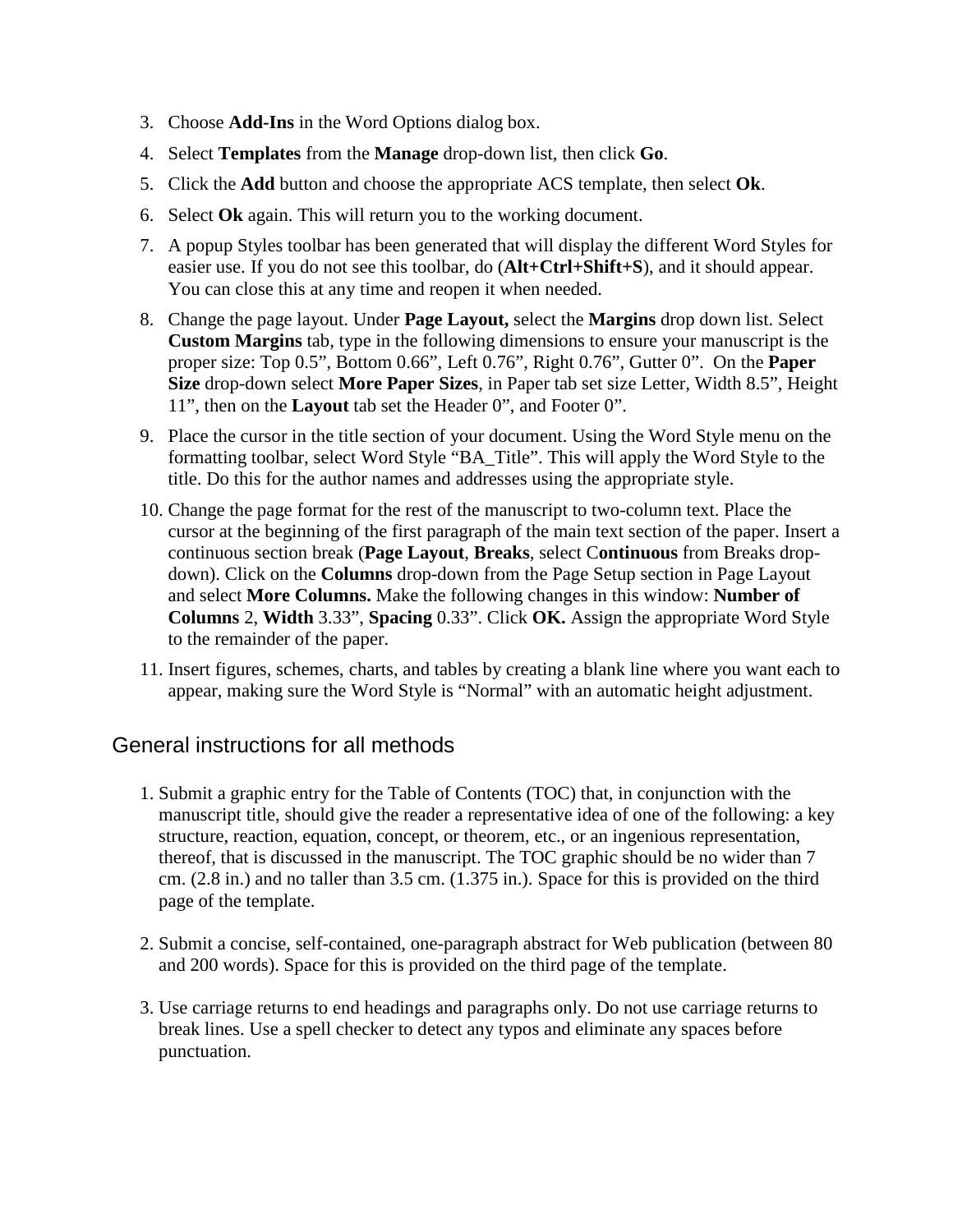- 4. Pay particular attention to the format of the references to ensure that they comply with the style in use for the journal. The responsibility for accuracy of the references lies with the author.
- 5. Present tabular material by using the table-formatting feature in your word-processing package. Enter each data element in its own cell.
- 6. Ensure all characters are correctly represented throughout the manuscript: for example, 1 (one) and l (ell), 0 (zero) and O (oh). Use symbol font for all Greek letters and math symbols. Use only characters in your file that came with the character sets in your word processor.

#### Working with graphics in the template

To insert a graphic within the text or as a figure, chart, scheme, or table, create a new line and insert the graphic where desired. Tip: inserting artwork into your Rapid Reports may be simplified by formatting the paper as one-column (**Page Layout**, **Columns**, **Number of Columns** 1) rather than two-column text, inserting artwork, and then reformatting to two-column text (**Page Layout**, **Columns**, **Number of Columns** 2, **Width** 3.33", **Spacing** 0.33").

If your graphic is not visible, ensure that the Word Style is "Normal" with an automatic height adjustment (from the **Page Layout** menu, choose **Paragraph**; under **Line Spacing,** choose **Single**) and not Word Style "TA\_Main\_Text", "VA\_Figure\_Caption", "VB\_Chart\_Title", "VC\_Scheme\_Title", "VD\_Table\_Title", or "TC\_Table\_Body".

Paste the graphics at the size they will be printed in the journal. *NOTE: If your artwork is larger than the width of a column, Word may reduce the size so that it fits within the column. This will alter the resolution of your graphic, making it unacceptable for publication. You must resize the artwork in your graphics package and re-paste it into the file. Do NOT resize or add labels to the artwork from within Word: maximum width for single-column artwork, 3.3 in. (8.5 cm); maximum width for double-column artwork, 7 in. (17.8 cm)*.

If your artwork does not appear where you placed it and is floating over text, select the piece of artwork by clicking on it. Under **Picture Tools,** select **Picture** or **Object** and then select the **Position** tab. Make sure the **Float over text** box is NOT selected. If it is, deselect it and select **OK.** This should make your artwork appear where you originally placed it.

#### ChemDraw directions

Follow the drawing settings in the ACS-1996 Style Sheet for preparing your artwork. It is best to copy the actual artwork and paste it into Word rather than saving it as a file and pasting the file in. In addition, for versions later than 2.1.3, in the ChemDraw Preferences (**File, Preferences**), ensure that the **Optimize for High-Resolution non-Postscript Printing, Include ChemDraw LaserPrep,** and **Include PostScript Preferences** are ON. Use of ChemDraw versions 2.1.3 or below and any version of ChemDraw Plus is not encouraged, as they are not compatible with the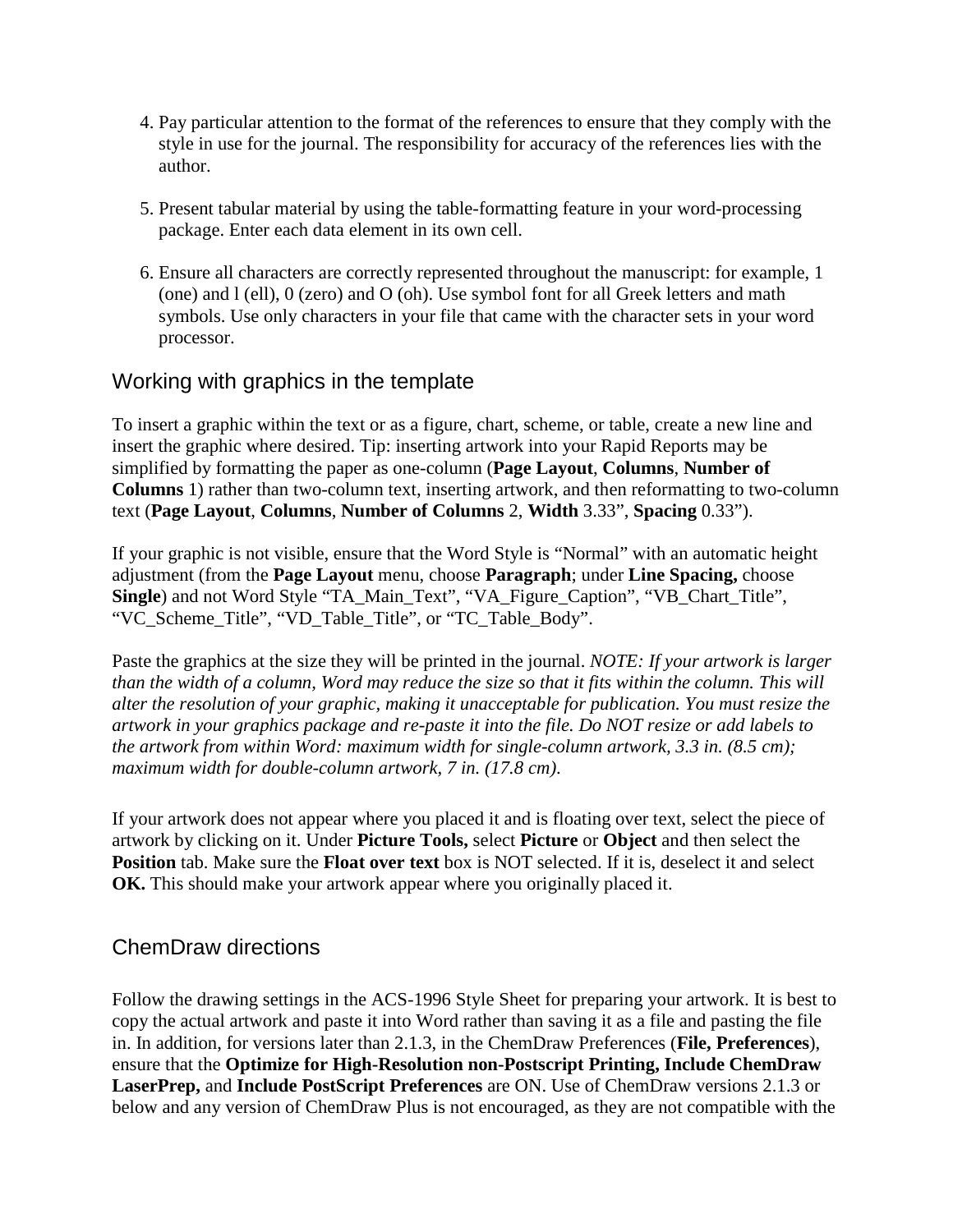process that generates the PDF file for your manuscript. If it is absolutely necessary to use one of these older versions of ChemDraw, deselect **Include PostScript Atom Labels** (**File, Preferences**). This will prevent incompatible PostScript information from being embedded in the structure. *NOTE: this may result in structures of inferior quality; thus, the use of an updated version of ChemDraw is strongly encouraged.* 

#### Corresponding author footnote help

Insert footnotes for author affiliations before the references at the end of the paper, giving them a symbol rather than a number. Insert the symbol after the author name to which this pertains.

#### Saving your manuscript in the template

When you are finished and are ready to save your document, if necessary, delete all sections from the template that are not needed, including the instructions. Assign the file a name that will identify your manuscript, one that is different than that of the template. Save the file with the graphics in place. In Microsoft Word, click **Save As** (**File** menu) and save it as a "document" file (.docx).

**NOTE**: To use the template with Microsoft Word 2007 (PC version) and Microsoft Word 2008 (Macintosh version), Save your Word files in the compatibility format (Word 97-2003) using the "Save As" option.

#### Checking your manuscript for completeness

Proof a printout of the manuscript (from a 600 dpi or higher laser printer) to ensure that all parts of the manuscript are present and clearly legible.

#### Submitting your manuscript

Follow the [Information for Authors](http://pubs.acs.org/page/bichaw/submission/authors.html) link from the *Biochemistry* home page for the latest instructions on how to proceed with the submission of your manuscript. If submitting electronically, your manuscript will be converted to a PDF file. This file is used strictly for peer review. The length of the file when converted to the PDF version may change. If your manuscript fits within two pages in the word-processing template and exceeds this length only after conversion to PDF, there is no need to readjust the length of your file in Word to make it fit the two-page limit. Additional formatting changes may occur. In addition, the appearance of footnote numbers does not need to be changed to match the journal style. Additional resources

Authors should refer to the User's Guides for their individual word processor and graphics programs for more specific instructions on how to use these packages. In addition, most software manufacturers maintain on-line help resources. Two good sources of additional information are the Microsoft Web site [\(http://www.microsoft.com/\)](http://www.microsoft.com/) and the ChemDraw Web site [\(http://www.cambridgesoft.com/software/ChemDraw/\)](http://www.cambridgesoft.com/software/ChemDraw/).